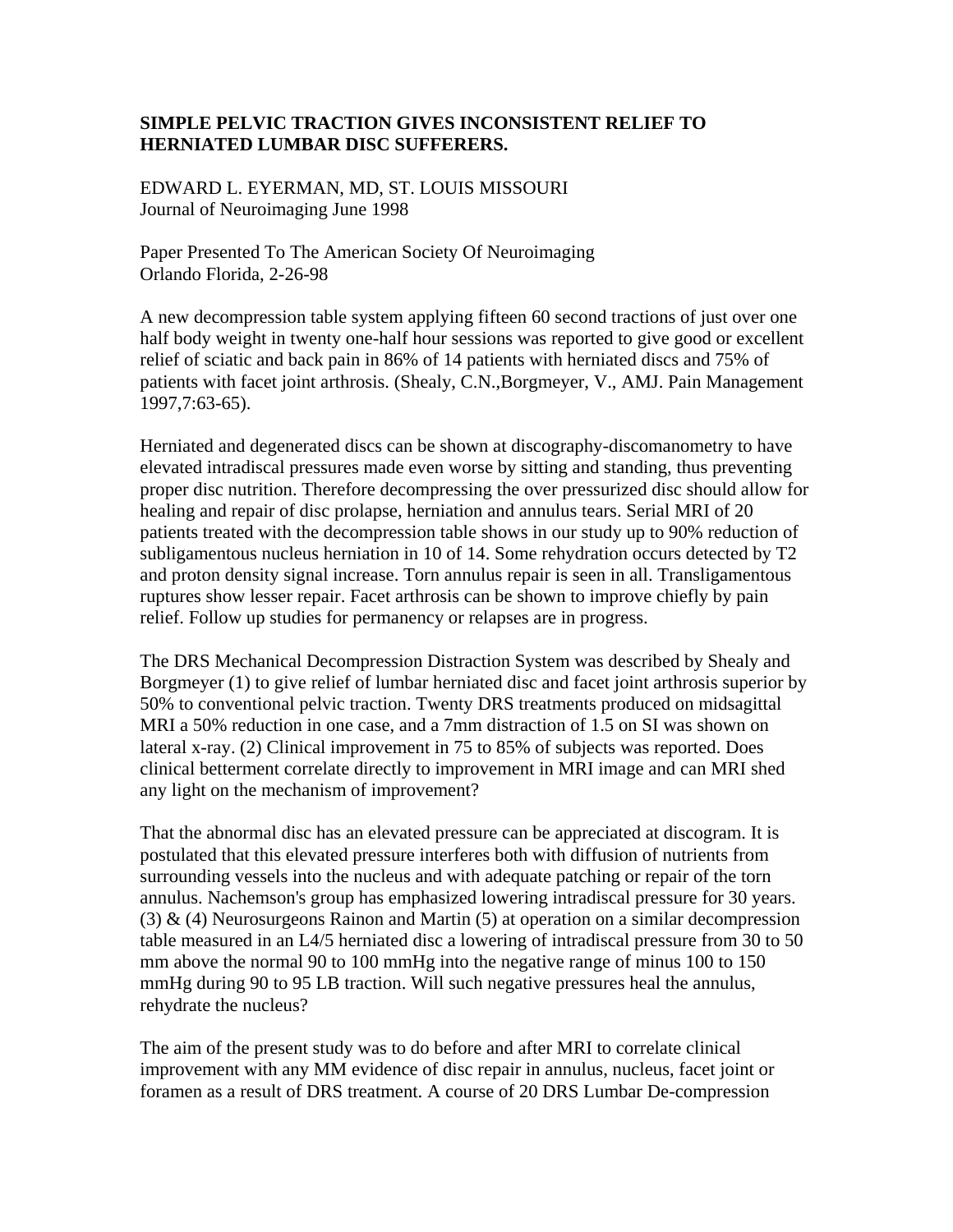treatments were given in 4 to 5 weeks to 18 patients, and a double course of 40 in 10 weeks to 2 more. Pull of distraction was adjusted to one half-body weight plus 10 lbs. Each session consisted of 20 repetitions in 30 minutes of full distraction for 60 seconds and 30 seconds of relaxation to 50 lbs. Distraction angle on pelvic harness was varied from 10% for L5-S I to 20 to 25% for L4-5 herniations and above.

Subjects comprised 12 males and 8 females from age 26 to 74. Radiculopathy in 14 patients was from herniated discs of varying sizes. (L5-SI level in 6, L4-5 in 6, and 1 each at L3-4 and L2-3). Radiculopathy without disc herniation was present in 6 patients from foraminal stenosis facet arthropathy and lateral spinal stenosis. EMGs confirmed radiculopathy in all. MRI's before and after were obtained on high and mid field units. Clinical status was assessed before, during, and after treatment with standard analog pain rating scale of 0- 10 and a neuro exam.

Range of motion for spinal mobility (initially impaired in all), myotomal weakness reflex and dermatomal sensory loss were tested.

## **A) MRI OUTCOMES**

a) Disc Herniation: 10 of 14 improved significantly, some globally, some at least local at the site of the nerve root compression. Measured improvement in local or general disc herniation size varied in range of 0% in 2 patients, 20% in 4 patients, 30 to 50% in 4 patients and a remarkable 90 % in 2 patients who had the number of treatments at 40 sessions in 8 weeks. b) Facet joint arthropathy and foraminal compression cases showed no demonstrable change save 2 cases with slight increase in height but not in hydration.

## **B) CLINICAL OUTCOMES**

Irrespective of MRI status all but 3 patients had very significant pain relief, complete relief of weakness when present, and of immobility and of all numbness (save in 1 patient with herniation and 2 with foraminal stenosis without herniation). With disc herniation, 10 patients of 14 had 10 to 90% improvement in pain and disability. Two had 40 to 50%, one had only 20% with foraminal syndrome without herniation, 4 had 70 to 100 % improvement, one had 40 to 50 %, one with severe spinal stenosis had only 25% and was sent for surgery. Degree of clinical improvement roughly followed MRI changes but not totally with full correlation.

Improvement from DRS treatment clinical outcome of radiculopathy whether from disc herniation or foraminal syndromes is more impressive than most improvement shown consistently by MRI, at least with today's techniques and short time of follow-up. Relief of pain and disability by reduction of disc size is easy to argue in a small majority of this series. A few patients have dramatic anatomic improvement. The others with minimal or no significant MRI improvements are harder to explain. Also, many patients improved very early in treatment, probably before MRI change could be seen.